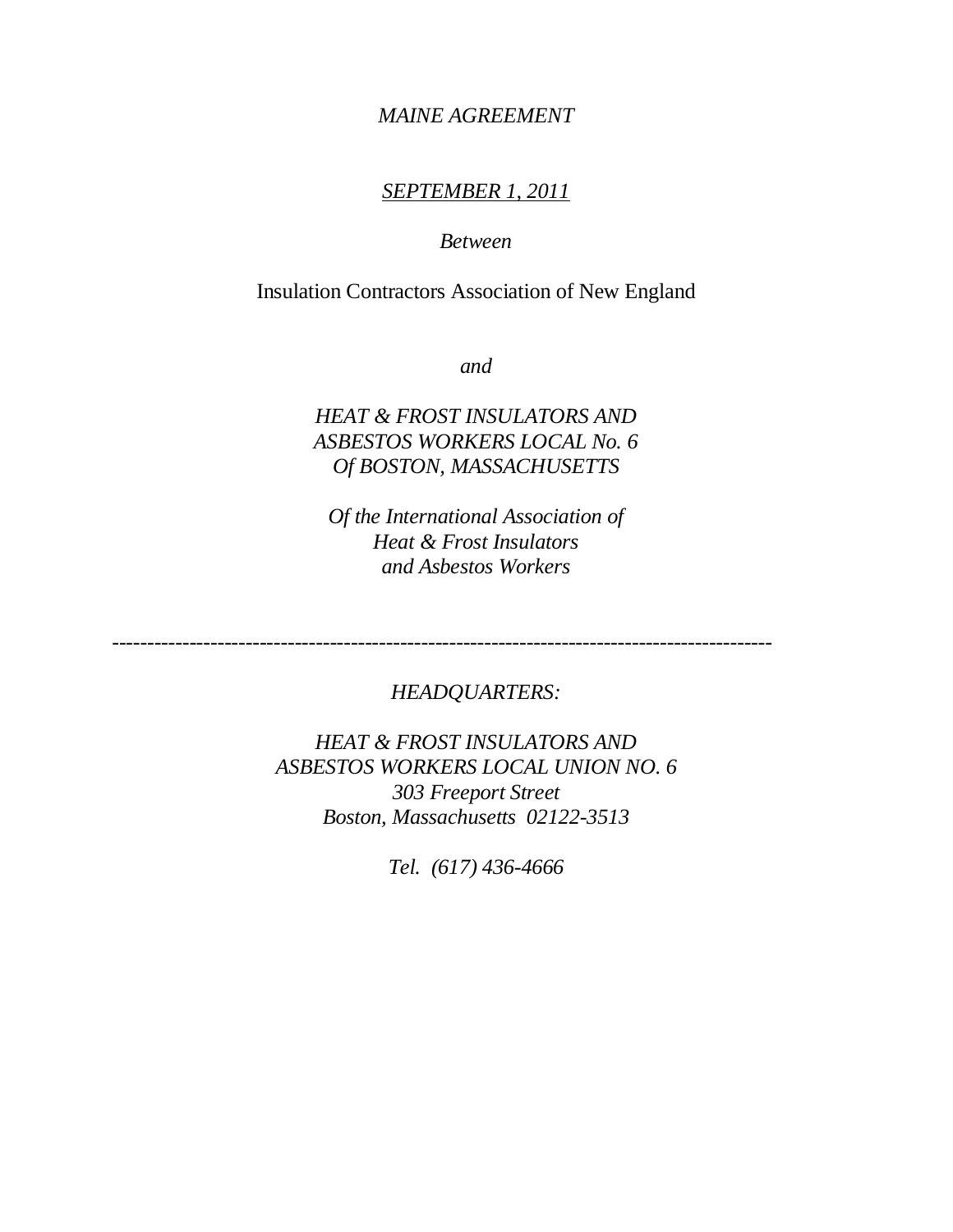*This AGREEMENT operative as of SEPTEMBER 1, 2011 by and between Insulation Contractors Association of New England as Party of the First Part, and the INTERNATIONAL ASSOCIATION OF HEAT AND FROST INSULATORS AND ASBESTOS WORKERS LOCAL NO. 6 of BOSTON, MASSACHUSETTS as Party of the Second Part.*

*This Agreement will be in effect as of September 1st, 2011 through August 31st, 2015.*

## *ARTICLE I*

#### *Paragraph 1.*

It is hereby agreed that the provisions of this Agreement shall be binding upon the Party of *the First Part individually and as members of said Association and upon the membership of Local No. 6 individually and as members of said Union within the territorial jurisdiction of Local No. 6 as determined by the International Union. The employers further agree that on all operations outside of the chartered territory of the Union they will abide by the rates of pay, rules and working conditions established by the collective bargaining agreement between the Local Insulation Contractors and the Local Union in that jurisdiction. Employers may send a Mechanic, and in the event of insufficient supply of local labor in that territory, such additional employees as may be necessary and such employees shall receive in addition to transportation costs the highest wage rate, board allowance, fringe benefits and other conditions of employment, of either that jurisdiction or established in this Agreement.*

## *ARTICLE II*

#### *Paragraph 1.*

*The regular workweek will consist of 5 (five) 8 (eight) hour days commencing with the first shift of the week on Monday at approximately 7:00 am.*

*The "regular" workday shall be eight (8) hours between 6:00 a.m. and 4:30 p.m. Every Mechanic and/or Apprentice will be at the designated meeting space or work area at the start of the shift. This article requiring eight (8) hours on job shall be rigidly enforced. If it is proven beyond a reasonable doubt that a man is not on his assigned job he shall not be paid for this time. Paragraph 2.*

*4 - 10 hour workdays at straight time to make 40 hours per week will be allowed by mutual consent of the Union and the Contractor. Friday may be used as a make-up day at straight time.*

#### *Paragraph 3.*

*Employees, who as a direct result of any jobsite injury are unable to complete a full day's work, shall be paid for a full day on which such injury occurred, provided however, that such*  injury requires the attention of a licensed physician and said physician has certified the *employee's inability to complete work on that day because of said injury.*

## *ARTICLE III*

#### *Paragraph 1.*

*The ratio of Apprentices may equal but not exceed a one (1) to two (2)) ratio of Mechanics in shop. No apprentice shall execute work unless in company with a Mechanic, or specifically permitted by the Business Manager or Business Agent of Local No. 6.*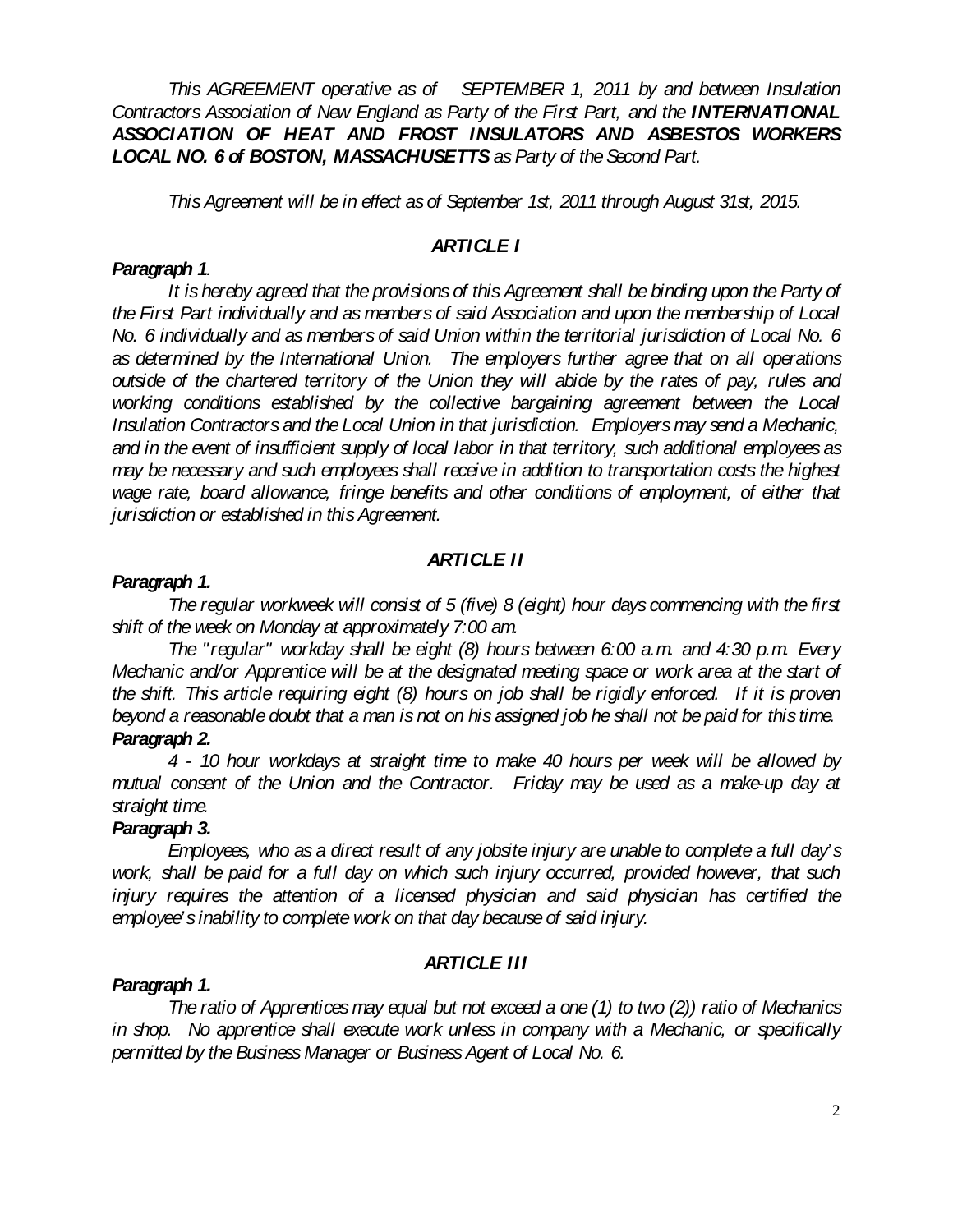### *Paragraph 2.*

*The Business Manager shall have full jurisdiction over the training of Apprentices during the period of their training.*

### *Paragraph 3.*

*The transferring of Apprentices shall be by Joint Agreement of the Business Manager and an Employer member of the Joint Apprenticeship Committee appointed by the President of the Association. Agreement between these parties to be reached within five (5) days.*

#### *Paragraph 4.*

*Apprentices shall not be eligible for Mechanics' Examination until having served four (4) years in the trade, subject to approval of the Joint Apprenticeship Committee. Paragraph 5.*

*The Joint Agreement "STANDARD OF APPRENTICES" dated August 14, 1963 - as amended May, 1969- by and between the party of the first part and party of the second part is hereby incorporated and made a part of this agreement.*

## *ARTICLE IV*

## *Paragraph 1.*

*All labor in excess of the "regular" workday on Monday through Friday shall be considered overtime. Overtime shall be paid for at time and one-half the normal hourly rate, for the first two (2) hours of overtime on Monday through Friday and the first eight (8) hours on Saturday. All overtime worked in excess of two (2) hours on Monday through Friday and/ or eight (8) hours on Saturday will be paid at double the regular hourly rate. Any work on Sunday shall be paid for at double the normal hourly wage rate. Holidays shall be considered overtime days. Such Holiday work, when performed, will be compensated at a rate of double the normal hourly rate.*

*The observed Holidays are: New Year' s Day, President's Day, Memorial Day, Independence Day, Labor Day\*, Columbus Day, Veteran' s Day, Thanksgiving Day, Christmas Day, When a Holiday falls on Sunday it will be celebrated on the following Monday. The Employers will not shutdown jobs on a regular workday if the regular workday is the day before or the day after a Holiday, but they will not be responsible for individual job closing beyond their control.*

*On the last regular workday before Christmas Day, the contractor shall only require each mechanic and apprentice to work four (4) hours at the beginning of the shift and will pay each mechanic and apprentice eight (8) hours pay and benefits for the last regular workday before Christmas.*

*\*No work shall be performed on Labor Day, except in Special cases and with the approval of the Business Manager. When that approval is granted, LABOR DAY WILL BE PAID AT TRIPLE TIME.*

## *Paragraph 2.*

*Shift provisions will be allowed with the payment of a 15% differential for the second shift and a 25% differential for the third shift. Both shifts to be eight (8) hours in length.*

*There must be a forty-eight (48) hour notice given to the Employees before commencing shift work. A minimum number of five (5) days must be worked in order to use the Shift provisions.*

*Jobs may work 2nd or 3rd shift only paying shift differentials described above.*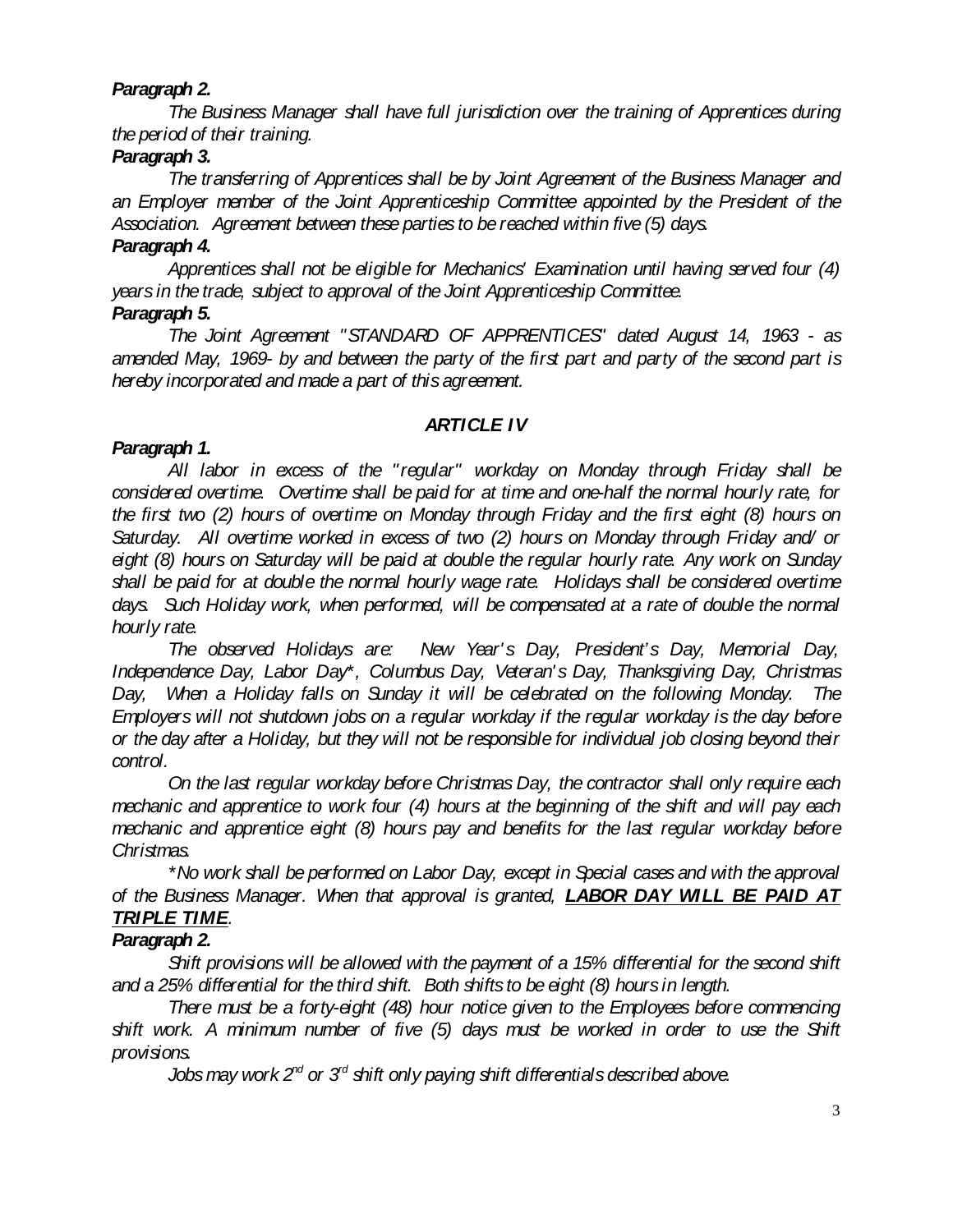*Jobs of less than five (5) days duration and requiring shift provisions will be allowed when paying shift differential described above. There must be a break of eight (8) hours between shifts.* 

*The third shift must be of at least five (5) working days duration (in succession), and there shall be at least an eight (8) hour break in shifts or overtime will be paid as described in Article IV, Paragraph 1.*

## *ARTICLE V*

#### *Paragraph 1.*

*There shall be a Trade Board consisting of three (3) members of the Insulation Contractors Association of New England and three (3) members of the Asbestos Workers Local Union No. 6. Said Trade Board shall have the right to investigate all labor operations of the Parties to this Agreement so far as any of the provisions of this Agreement are involved, in connection with which any questions may arise, and for this purpose shall have the right to summon, question and examine any Party to this Agreement, or their Representative or Agents.*

#### *Paragraph 2.*

*The Party of the Second Part shall be free to strike any employer who fails to make timely payment of the wages, fringe benefits or dues obligations set out in Article VII of this Agreement. Paragraph 3.*

*In case any dispute arises the other party shall be advised and the Business Manager or Business Agent and shop involved shall have five (5) days to settle disputes before calling meeting of Trade Board. Failing to agree a written notice of dispute shall be filed within five (5) days with the chairman of the Trade Board.*

#### *Paragraph 4.*

*It is not necessary for either the plaintiff or the defendant to be present if the Business Manager or Business Agent and the Chairman of the Joint Trade Board agree that a letter will suffice. A letter or appearance in person shall carry equal weight. The Trade Board shall be governed by the following By-Laws: (Paragraph 5-13)*

## *Paragraph 5.*

*There shall be no regular meetings scheduled for the Trade Board. There shall be regular*  meetings for the Joint Labor/Management Cooperation Committee which shall be held on the *second Thursday in February, April and October. In case of a holiday, the meeting will be held the following Thursday.*

#### *Paragraph 6.*

*Meetings of the Joint Trade Board shall be called by the Chairman, and shall be held on weekdays (Monday through Friday).*

## *Paragraph 7.*

*Meetings shall be held on written request of either party within five (5) days stating object for which meeting is to be called, but no matter shall be discussed except those designated in said written request.*

#### *Paragraph 8.*

*Four (4) shall constitute a quorum, two (2) from each side, and neither side shall cast more ballots than the other.*

## *Paragraph 9.*

*The vote on all questions of violations of this Agreement shall be by secret ballot.*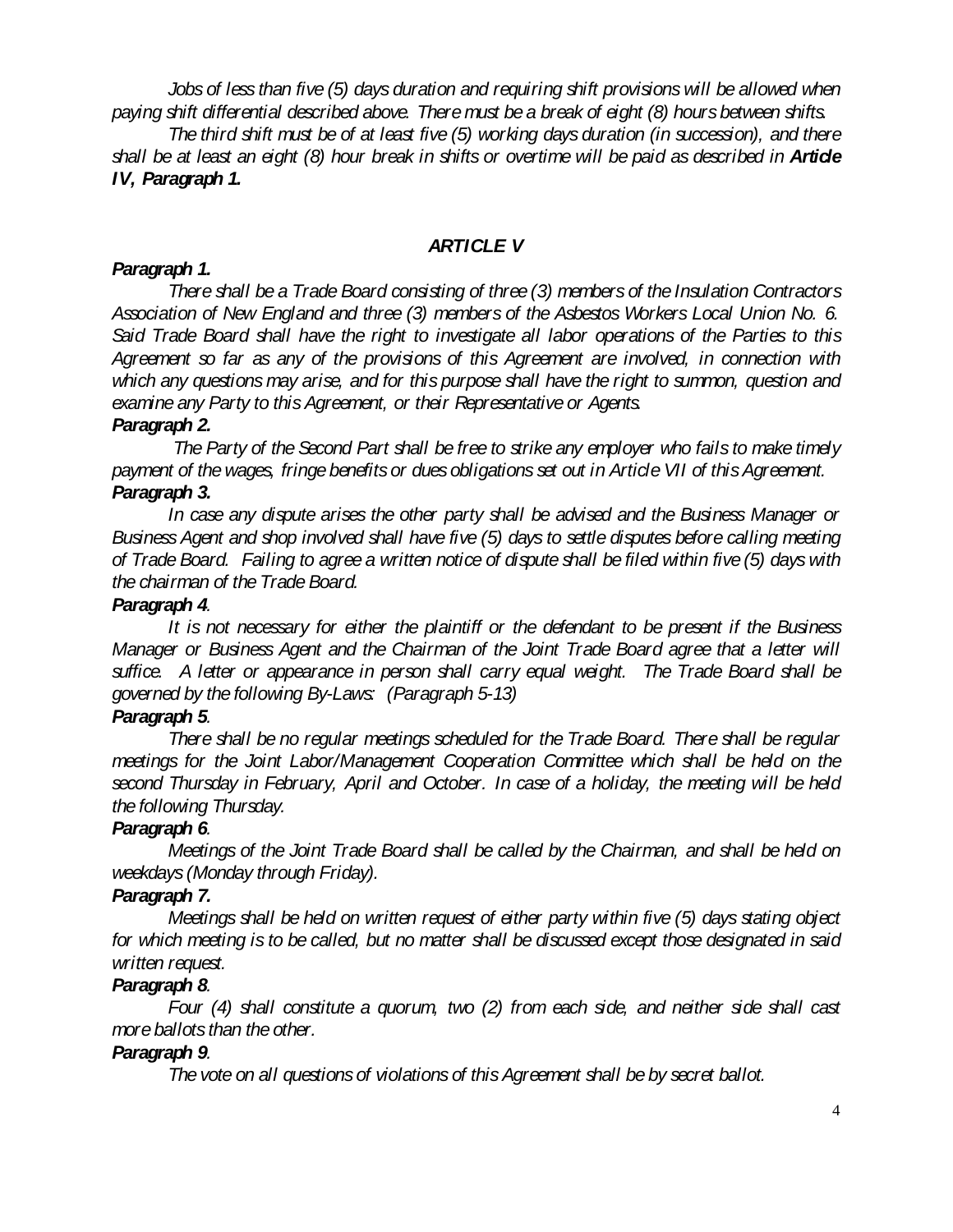## *Paragraph 10.*

*It shall require a majority vote to carry any question or decide any issue. Any such decision shall be final and binding on all parties.*

### *Paragraph 11.*

*The Trade Board shall have the power to impose fines or other penalties where agreed by vote (as above provided for) that any of the articles of this Agreement have been violated by either party to same. Such fines or penalties shall be imposed against either the Party of the First Part or its individual members or individual employer signatory to this Agreement or the Party of the Second Part, as the case may be, and the Trade Board shall see that any fines or penalties so imposed are satisfied and the disposition of monies collected shall be decided by the Trade Board. Paragraph 12.*

*In case of an impasse between members of the Joint Trade Board the dispute shall be submitted to the American Arbitration Association in accordance with the Voluntary Labor Arbitration rules of procedure outlined by that Association.*

#### *Paragraph 13.*

*If either party fails to comply with the provisions of this article, or a decision of the Joint Trade Board or an Arbitrator, they shall be deemed to be in default. The Union may strike any party who is in default of this article.*

#### *ARTICLE VI*

#### *Paragraph 1.*

- *(A) Each employer recognizes the Union' s desire to retain all work regularly performed for the employer and the Union recognizes the employer's needs to maintain*  an efficient operation; therefore, each employer will continue to use bargaining unit *employees and not sub-contract to any employer who is not signatory to this agreement, that work described in Article XVII that has been traditionally and regularly performed by its' employees, and we further agree that application of all new thermal insulation which may be a replacement for/or in addition to materials now being used as legitimate claims of the trade of Local Union No. 6. The Union agrees not to contract, sub-contract or estimate on work. It is also agreed that no member of a firm, employer, or officer of a corporation, or their superintendents, representatives or agents, shall execute any part of the work of application of materials.*
- *(B) For the purpose of this agreement, owner operator means: mechanics and apprentices who are active members of the International Association of Heat & Frost Insulators and Allied Workers who own a portion of the signatory contractor, whether directly or indirectly or through a subterfuge, and who perform management or supervisory functions and or covered work set forth in Article XVII for the signatory contractor. Each owner operator shall have a minimum of forty (40) hours per week benefits and dues deductions paid on their behalf to the Local 6 benefit funds and Local 6.*

*Within three (3) years from the effective date of this agreement or within three (3) years of becoming signatory to this agreement each owner operator shall cease to perform any work listed in Article XVII of the agreement. These owner operators may continue to have benefits and dues paid into the Local 6 benefit funds and Local 6 at the forty (40) hour per week minimum contribution as listed above.*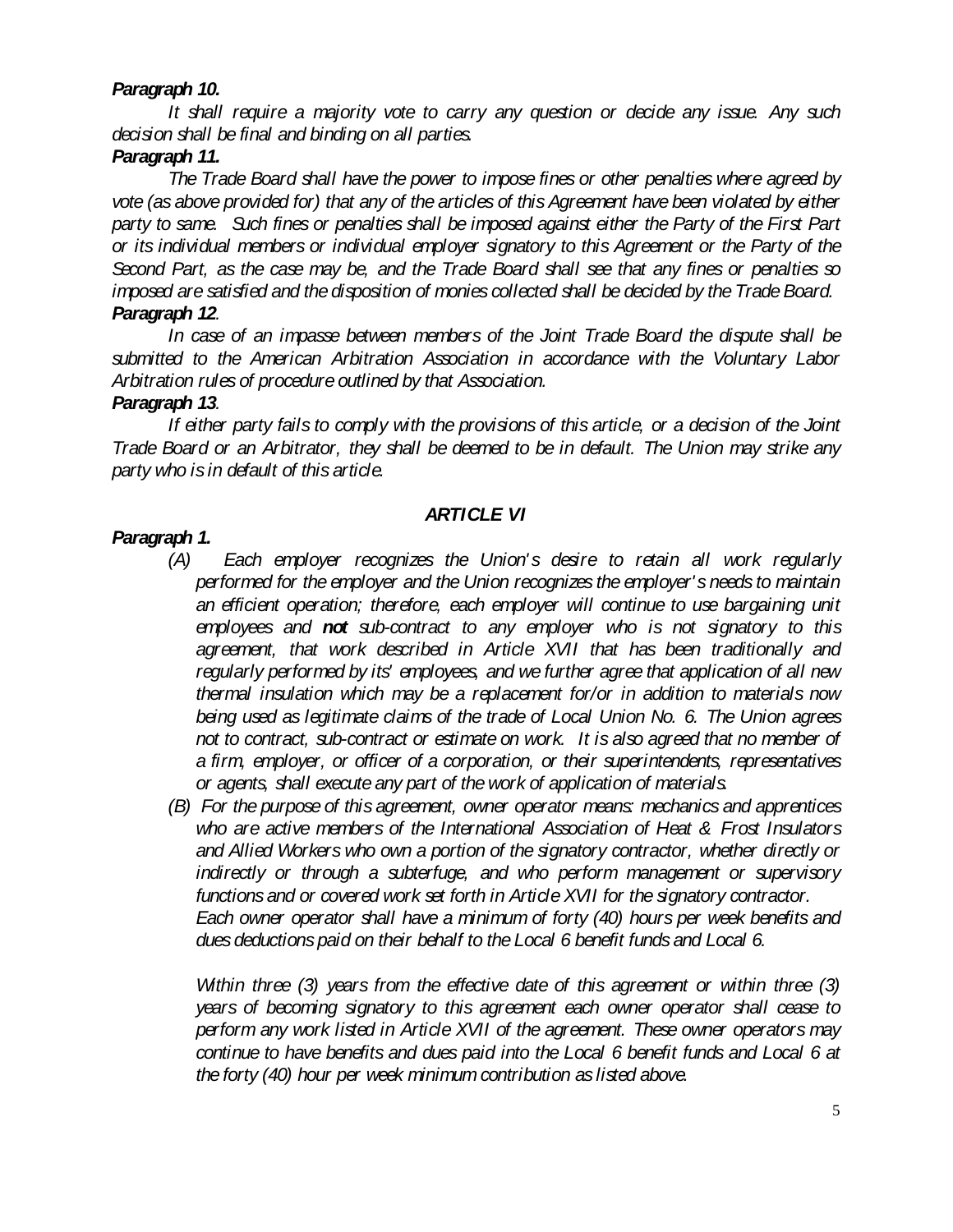## *ARTICLE VII*

#### **Paragraph 1.**

*The Parties agree to the following wage rates and benefit contributions for the area covered by this Agreement. The area covered by this Agreement consists of the entire state of Maine and the Northern New Hampshire counties of Belknap, Carroll, Coos, Grafton, and Strafford.*

|                 | Hourly  | Health  | Pension | Annuity | Apprent | Industry | Safety | Total   |
|-----------------|---------|---------|---------|---------|---------|----------|--------|---------|
|                 | Rate    | $\&$    | Fund    | Fund    | Fund    | Fund     | Fund   | Package |
|                 |         | Welfare |         |         |         |          |        |         |
| Mech            | \$24.50 | \$9.70  | \$2.95  | \$2.25  | \$0.10  | \$0.05   | \$0.01 | \$39.61 |
| 4 <sup>th</sup> | \$19.60 | \$9.70  | \$2.95  | \$1.80  | \$0.10  | \$0.05   | \$0.01 | \$34.26 |
| 3 <sup>rd</sup> | \$17.15 | \$9.70  | \$2.95  | \$1.58  | \$0.10  | \$0.05   | \$0.01 | \$31.59 |
| 2 <sup>nd</sup> | \$14.70 | \$9.70  | \$2.95  | \$1.35  | \$0.10  | \$0.05   | \$0.01 | \$28.91 |
| 1 <sup>st</sup> | \$12.25 | \$9.70  | \$2.95  | \$1.13  | \$0.10  | \$0.05   | \$0.01 | \$26    |

**MAINE AREA WAGE RATES EFFECTIVE 9-1-11 TO 8-31-12**

|                 |          | DULS FEK HOUK |        |
|-----------------|----------|---------------|--------|
|                 | Straight | Overtime      | Double |
| Mech            | \$1.50   | \$2.25        | \$3.00 |
| 4 <sup>th</sup> | \$1.35   | \$2.03        | \$2.70 |
| $2^{\text{rd}}$ | \$1.30   | \$1.95        | \$2.60 |
| $2^{nd}$        | \$1.25   | \$1.88        | \$2.50 |
| l st            | \$1.20   | \$1.80        | \$2.40 |

#### **DUES PER HOUR**

*The Parties agree that wage rates will be subject to review on an annual basis on September first for the life of this Agreement. Any increases shall first go to maintain Health & Welfare and Pension Fund benefit levels equal to the Boston Area Agreement. Any remaining increase will be allocated to wages and/or the Annuity Fund.*

#### *Paragraph 2.*

*Wage increases to Apprentices in this Agreement have been based on percentages of increases granted to Mechanics. All Apprentice members of the Union shall be paid on the following basis:*

| First year  | 50% of Journeyman's Wage |  |  |
|-------------|--------------------------|--|--|
| Second year | 60% of Journeyman's Wage |  |  |
| Third year  | 70% of Journeyman's Wage |  |  |
| Fourth Year | 80% of Journeyman's Wage |  |  |

#### *Paragraph 3.*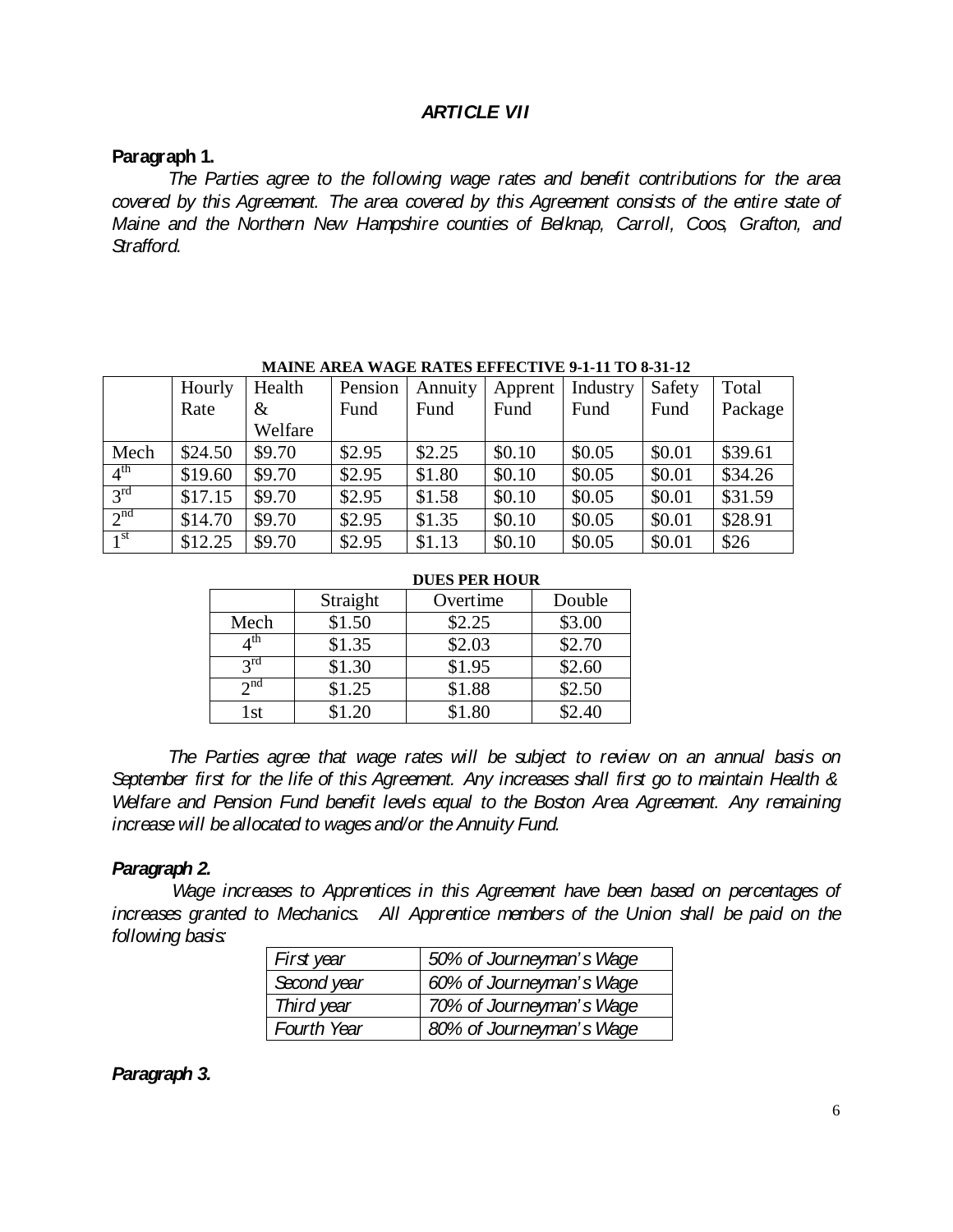*All jobs shall have one competent person who shall be appointed by the contractor. This person will be the Foreman for the entire job site, campus or hospital area. When a foreman is assigned to another job site, a new foreman shall be named to take his place. Foremen shall be paid as follows: when one to four (1-4) insulators are employed the foreman shall receive the journeyman's rate. When five to fourteen (5-14) insulators are employed the foreman shall be paid two dollars (\$2.00) per hour over journeyman's wage rate. When fifteen or more (15+ ) insulators are employed a general foreman will be added and receive four dollars (\$4.00) per hour over journeyman's wage rate. Another foreman will be added for each additional ten (10) men.*

*i.e.: 1-4 foreman (no premium) 5-14 foreman 15-24 general foreman + foreman 25-34 general foreman + two (2) foremen 35-44 general foreman + three (3) foremen*

#### **Paragraph 4.**

*Payment on all wages and expenses shall be weekly on the day designated as payday. There shall be no more than an elapse of two (2) days between end of workweek (Sunday third shift) and day designated by shop as payday. In the event of a Holiday on Monday or Tuesday,then Wednesday may be designated as payday.*

*Direct Deposit of wages is the preferred method of wage and expense(s) payment. When a shop adopts direct deposit as its preferred method of wage and expense(s) payment, each mechanic and apprentice shall make every effort to comply with this provision. All wages and expenses due shall be deposited into each workers designated account no later than 6:30 am Thursday for work performed the previous week.* 

*Each mechanic and apprentice receiving wages will also be provided with an itemized advice of deposit containing hours, earnings, reimbursements, withholdings, deductions and net pay information.*

When direct deposit of wages is offered to a mechanic or apprentice and he/she declines the *option, his/her paycheck will be placed in the regular mail on the pay day described above.*

*Check for pay day falling in Christmas week and New Year's week shall be either hand delivered or delivered by overnight mail to the employee at the option of the Employer, by regular payday. Direct deposit of wages shall be an acceptable form of payment to satisfy this requirement.*

#### *Paragraph 5.*

*In addition to the foregoing hourly wage rates each employer shall pay contributions per hour per employee to the Asbestos Workers Local #6 Welfare Fund, Asbestos Workers Local # 6 Pension Fund, and Asbestos Workers Local No. 6 Annuity Fund as set forth in the foregoing schedule.*

*Said contributions shall be administered in accordance with Trust Agreements and Declarations of Trust establishing the respective funds and each employer agrees to and ratifies the identity of actions of the trustees of the respective funds including but not limited to the Delinquency Procedure attached as Appendix 1 to this Agreement. The contributions of the Employers for the Welfare Fund shall be exclusively used to provide life insurance, hospitalization, accident and health, sick benefits and such other welfare benefits as the Joint Board of Trustees of the said Welfare Fund may determine for the benefit of the employees and their families.*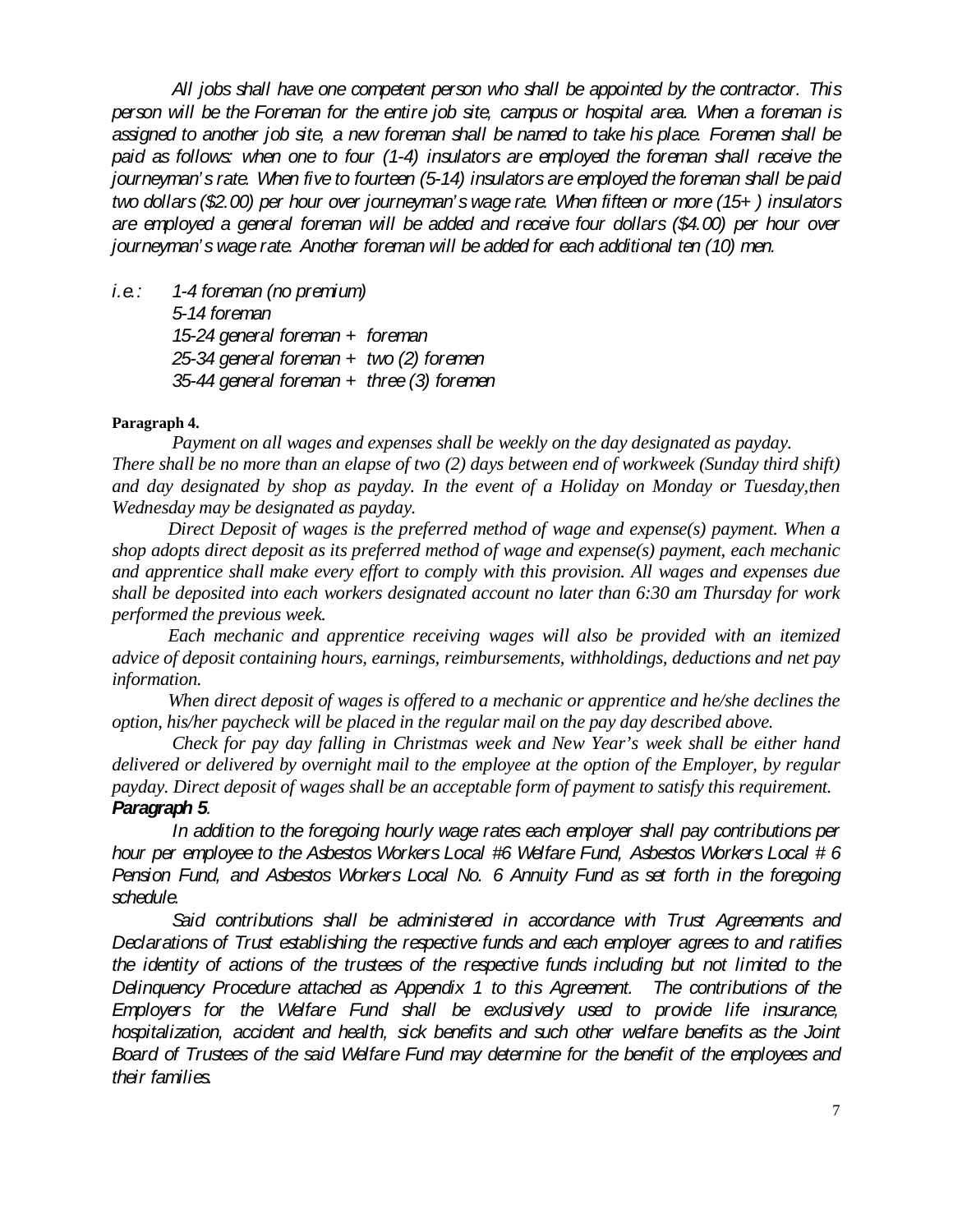*In addition, each employer shall pay ten (\$.10) cents per hour per employee to the Joint Apprenticeship Fund. This money is to be administered in accordance with a Trust Agreement accepted by the Joint Apprenticeship Committee.*

*Both parties to this agreement do hereby agree to establish and maintain an Industry Fund to be used for the purpose of protecting and promoting the general welfare of the Insulation Industry. Each Employer shall pay into the Insulation Industry Promotional Fund established by Agreement and Declaration of Trust during the life of this agreement the sum of five (\$.05) cents per hour for each hour actually worked by each journeyman and apprentice covered by this agreement in the employ of that employer.*

*Each Employer shall pay into a Safety Fund established by Agreement and Declaration of Trust during the life of this Agreement one cent (\$.01)) per hour worked by each category of workman in his employ.*

*Commencing as of the effective date of this Agreement, and for the duration of this Agreement, the Employer agrees to make payments to the Heat and Frost Insulators and Asbestos Workers Labor-Management Cooperative Trust (LMCT) for each employee covered by this Agreement as follows:*

- *(a) For each hour worked, for which an employee works, the Employer shall make a contribution of five cents (\$.05) to the LMCT. These funds will be sent to the LMCT on a monthly basis via the Local Union Financial Secretary Monthly Financial Report.*
- *(b) For the purpose of this Article, each hour worked, shall be counted as hours worked for which contributions are payable.*
- *(c) Contributions shall be paid on behalf of any employee starting with the employee's first day of employments in a job classification covered by this Agreement. This includes, but is not limited to, insulation workers, firestop workers, and hazardous waste workers in the following classifications: Journeymen, apprentices, helpers, trainees and probationary employees.*
- *(d) The Employer and Union signatory to this Agreement agree to be bound by and to the Agreement and Declaration of Trust, as amended from time to time, establishing the LMCT.*

## *Paragraph 6.*

*One dollar (\$1.00) per hour paid of each Mechanic's Wages for Vacation purposes is to be deducted by the Employers. It is further understood and agreed that the following sums shall be deducted for Vacation purposes by the employers from the wages of the Apprentices:*

| First year  | 50% of Journeyman's Wage |  |  |
|-------------|--------------------------|--|--|
| Second year | 60% of Journeyman's Wage |  |  |
| Third year  | 70% of Journeyman's Wage |  |  |
| Fourth Year | 80% of Journeyman's Wage |  |  |

## *Paragraph 7.*

*Payments to all of the Funds shall be made in accordance with Appendix 1 to this Agreement. A complete list of all employees and hours worked showing straight time, time and*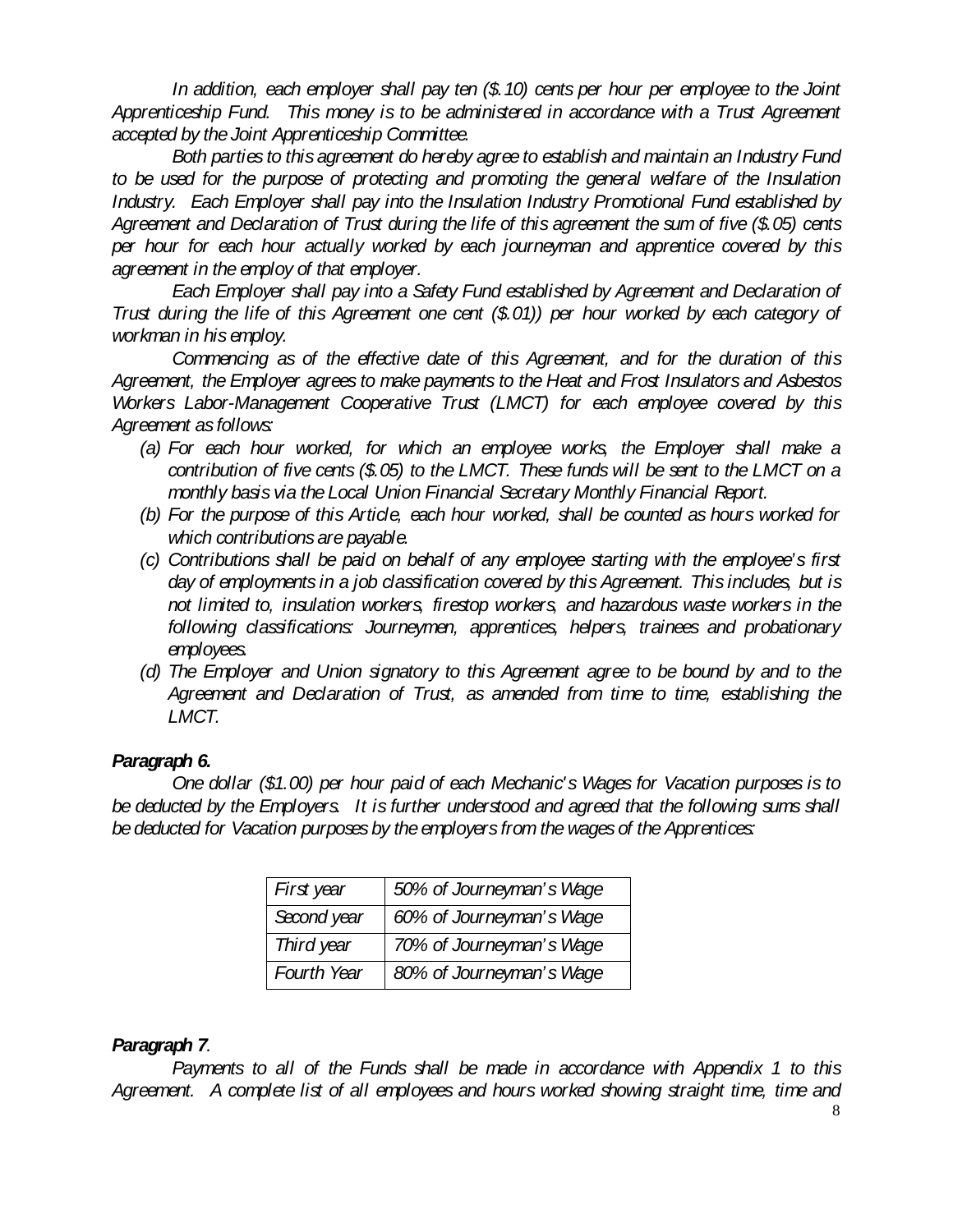*one-half and double time hours worked and total wages paid shall accompany all payments to the Pension, Health & Welfare, Vacation, Annuity, Apprentice and Industry Funds, and International*  LMCT and the amounts due shall be paid monthly. Any employer failing to make required *payments to any of the funds by the 25th day of the month following the incurring of the obligation (or by the next business day after the 25th, if the 25th is a Saturday, Sunday or holiday) shall not*  be supplied at the option of the Union with any employees until such time as all payments and *required reports are up to date as certified by the administrator of the respective funds.*

#### *Paragraph 8.*

*Contractors who have had no experience within the past year in fund contributions will be required to post a \$25,000.00 certified check, bond, or other approved surety for a minimum of three (3) years..*

*Any contractor who is deemed delinquent in payments to any funds twice in any twelve (12) month period shall be placed in the " RISK POOL" for a minimum of one (1) year.*

*Any contractor placed in the RISK POOL shall be required to post a certified check, bond or other approved surety equal to its average monthly contribution paid during the previous twelve (12) month period or \$25,000.00, whichever is greater.*

*Payment of fund contributions not made on time may be drawn from the \$25,000.00 certified check, bond, or other approved surety.*

Weekly payment of benefits shall be required until certified check, bond, or other *approved surety is posted.*

#### *TARGETED PROJECTS:*

*The economic terms and conditions of this Agreement may be modified by written mutual agreement of the parties on "Targeted Projects". "Targeted Projects" are those specific jobs, plant sites or geographical areas where both area standard employers and non-area standard employers are competing for the same work.*

*Written agreements reached on a targeted project are limited to that particular project. Written agreements must be reached by mutual consent of the parties. The provision of Article V for the resolution of disputes between the parties shall not apply to disputes over whether or not to modify the terms of this agreement on "targeted projects." Written agreements to modify the terms of this agreement on a "targeted project" are limited to that particular project. No such agreement will be the basis for any claim under Article XII, Paragraph 2.*

*The parties agree that, where possible; all employers signatory to this agreement will be notified of the written agreement for a targeted project. All employees of any employer working on a targeted project will also be notified in advance of the economic terms and conditions of employment on the targeted project.*

## *ARTICLE VIII*

#### *Paragraph 1.*

*On all jobs located in the Maine and Northern New Hampshire geographical areas, expenses shall be paid as follows:*

- *1. On all jobs located within twenty (20) miles of the worker's home city or town no expenses will be paid.*
- *2. On all jobs located beyond twenty (20) miles from the worker's home city or town*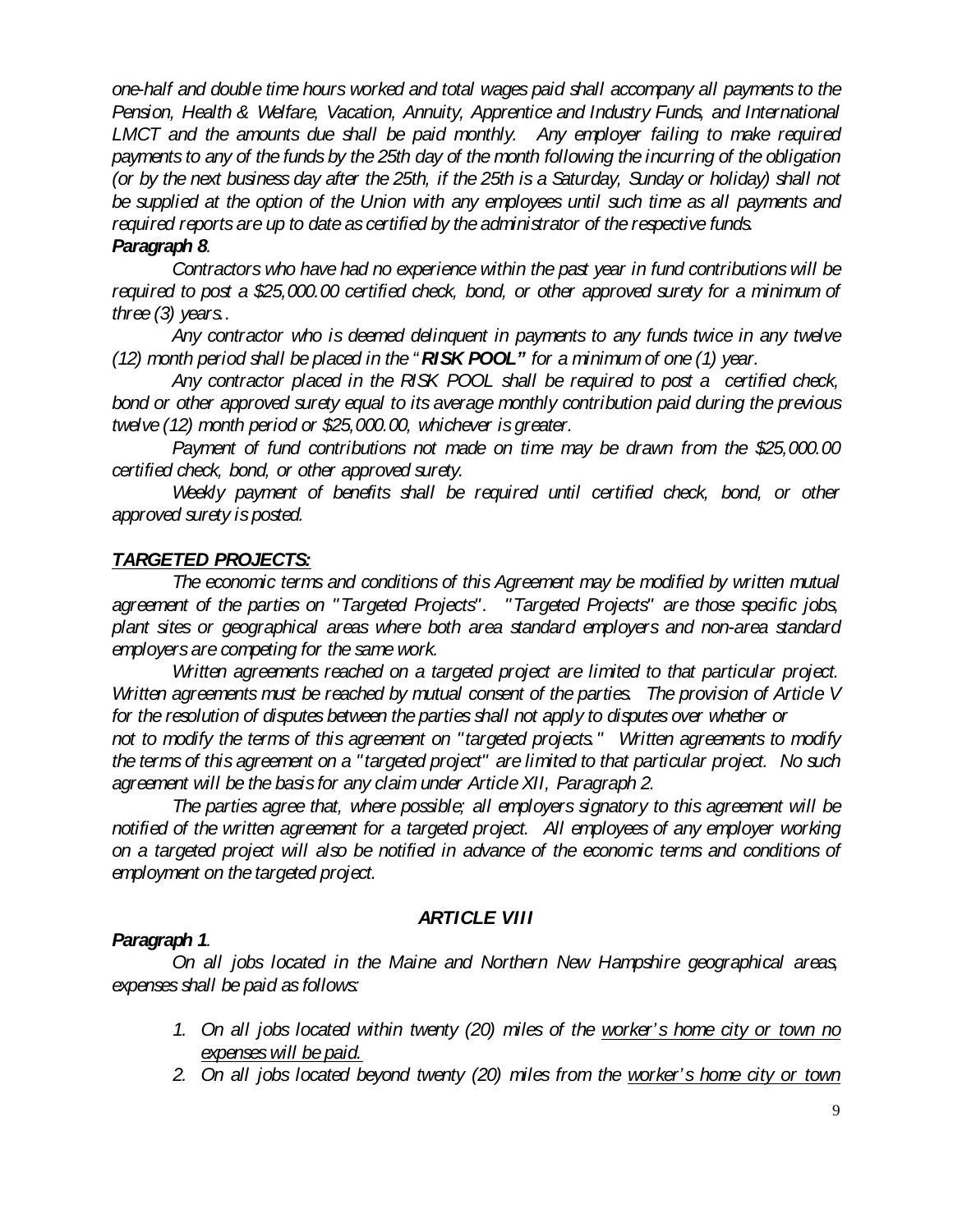*expenses shall be paid at the rate of \$.20 per mile per day calculated from the twenty (20) mile free zone limit to the job site or town and return not to exceed \$20.00 per day.*

*3. On all jobs located over 100 miles from the worker's home city or town, the employer will provide a hotel room plus \$20.00 per day expenses. The Employer may place up to two (2) workers in a room.*

*4. All distances shall be computed by reference to a Rand & McNally Official Master Map which shall be approved by the Committee.*

## *ARTICLE IX*

## *Paragraph 1.*

*Layoff notice will be given at least three (3) hours prior to the end of the work shift. If proper notice is not given, the employee shall receive an additional eight (8) hours work. If work is not available, he shall receive eight (8) hours wages and benefits. A written lay-off notice shall be given to each employee on the day of lay-off stating the reason for termination. If written notice of lay-off is not provided, it shall be considered a lay-off for lack of work with option for re-hire.*

*All wages due to employee shall be paid in full on day of layoff unless other arrangements have been made by mutual consent between the Employer and Local No. 6.* 

*Worker(s) discharged for due cause shall be paid on regular payday. Written notice of discharge shall be provided to the individual and Local 6 stating the reason for discharge. In accordance with Article V, disputes over termination may be brought before the Joint Trade Board for resolution and adjudication.*

## *ARTICLE X*

#### *Paragraph 1.*

*The Union is recognized as the sole and exclusive agency and other representative for each and every employee covered by this Agreement for the purpose of collective bargaining with respect to wages, hours of work and/or other conditions of employment and for the purpose of other mutual aid and protection.*

*The Employer confirms that Local 6, International Association of Heat & Frost Insulators and Asbestos Workers, AFL-CIO ('the Union) has demonstrated to the Employer a clear showing of the Union's majority status among employees in each of the bargaining units where the Employer employs employees covered by the Union's current collective bargaining agreement(s) (the " Contract(s)" ), with that showing having been made in each such unit contemporaneously*  with the Union's demand for recognition and with the Employer's entering into this Agreement. *On the basis of such majority status and pursuant to Section 9(a) of the National Labor Relations Act, the Employer voluntarily agrees to recognize the Union as the exclusive bargaining agent for the Employer's employees within each such bargaining unit, each of which shall include the Employer's present and future job sites.*

## *Paragraph 2.*

*Neither the employer nor the Union shall make any agreement directly or indirectly in conflict with the provisions of this Agreement.*

## *Paragraph 3.*

*Subject to applicable law, all employees who are members of the Union in good standing and all employees who become members after the date of execution of this Agreement shall, as a condition of employment maintain their membership in the Union in good standing throughout the*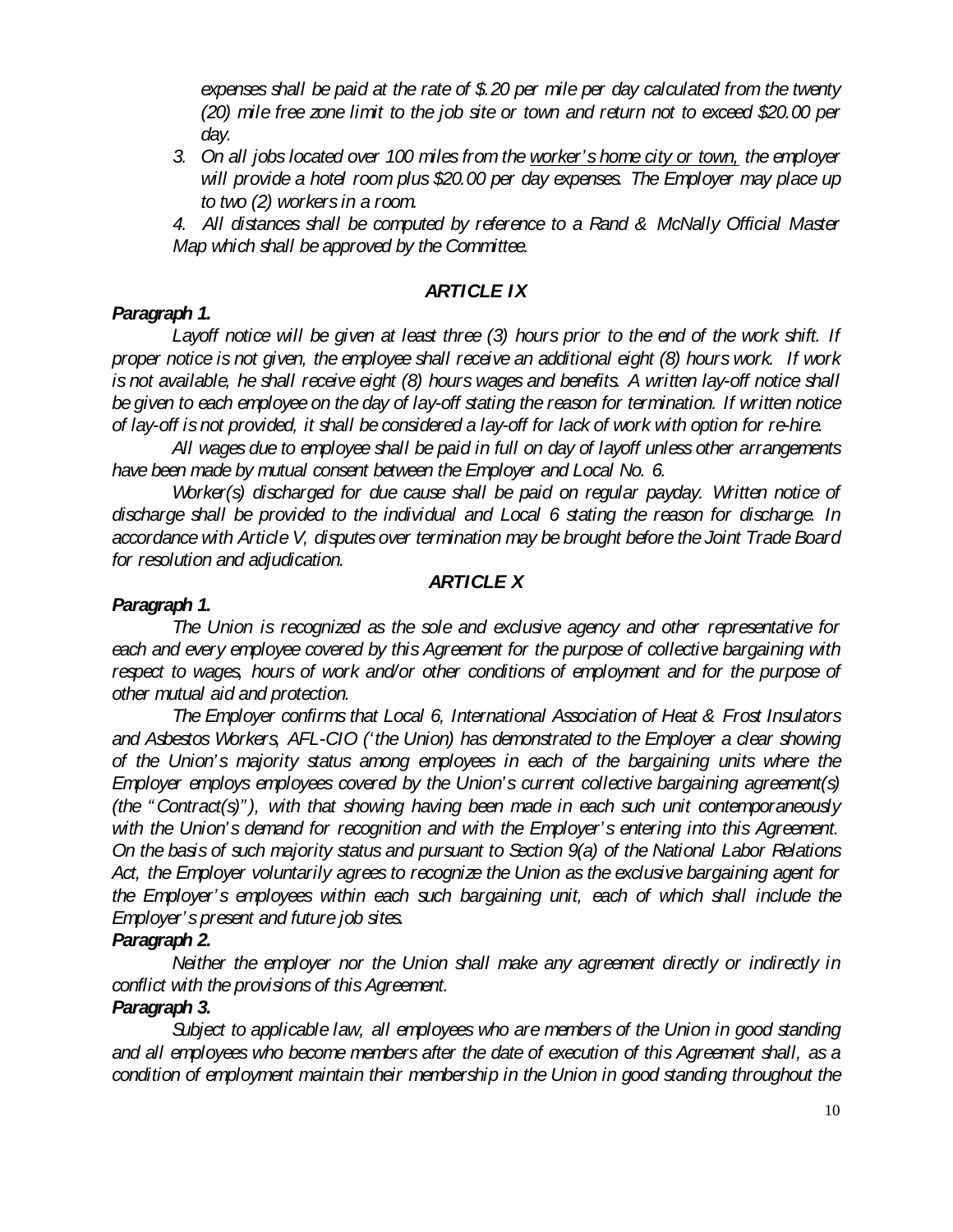*life of this Agreement. All other employees shall, subject to the laws and regulations of the Union, become members of the Union at the expiration of eight (8) days from the date of this Agreement or at the expiration of eight (8) days from the commencement of their employment, whichever is later, and shall maintain their membership in the Union in good standing as a condition of employment.*

## *ARTICLE XI*

## *Paragraph 1.*

*All employees shall be considered "at work" for a shop from time they accept employment and they shall proceed to and execute said work, in a faithful workmanlike manner, and not quit*  same until after notice has been given to Employer by end of work shift. Local No. 6 further *agrees that its Mechanic members in charge of out of town operations where board is paid shall*  complete the same before leaving shop of Employer. Complaints arising from inferior *workmanship shall be referred to the Joint Trade Board and all found contributing to it shall be penalized.*

## *Paragraph 2.*

*An Employee "At Work" for a shop as defined in Article XI, Paragraph 1 may not during the term of employment go to work for another shop under any circumstances without the express permission of the shop for whom working and the Business Manager of Local No. 6 unless the employee or the shop for whom the employee is working terminates the employment in accordance with the Terms and Conditions of this Contract.*

## *Paragraph 3.*

*The Contractor must furnish on all jobs at the immediate job site available for inspection on request by any authorized party:*

- *A. The Company Safety Program*
- *B. The Company Hazard Communication Program.*
- *C. All Material Safety Data sheets for products to be used on the job or presently on site.*

*D. A written work order on Company Form or Letterhead signed by an authorized person with work specifications and application instructions.*

*E. If a work order as described in (D) is not on site the quality of workmanship and*  method of application on the job will be performed in accordance with the National *Insulation Association NIA/MICA Specification Standard.*

## *ARTICLE XII*

## *Paragraph 1.*

*In accordance with the terms of this agreement, Local No. 6 agrees to furnish labor to employers that sign this form of agreement and who are engaged in the trade in the Heat, and Frost Insulation Industry and who comply with the provisions of Article VII of this Agreement. Paragraph 2.*

*If, during the life of this Agreement; Local No. 6 should enter into an Agreement with any Employer which differs from this agreement the Association may, at its option, treat as part of this Agreement any provision of such other Agreement which it considers to be more favorable than comparable provisions of this Agreement, and may at its option delete from this Agreement any provision which is not included in such other agreement. Any such option may be exercised by notice in writing from the Association to Local No. 6, and may be made retroactive to effective*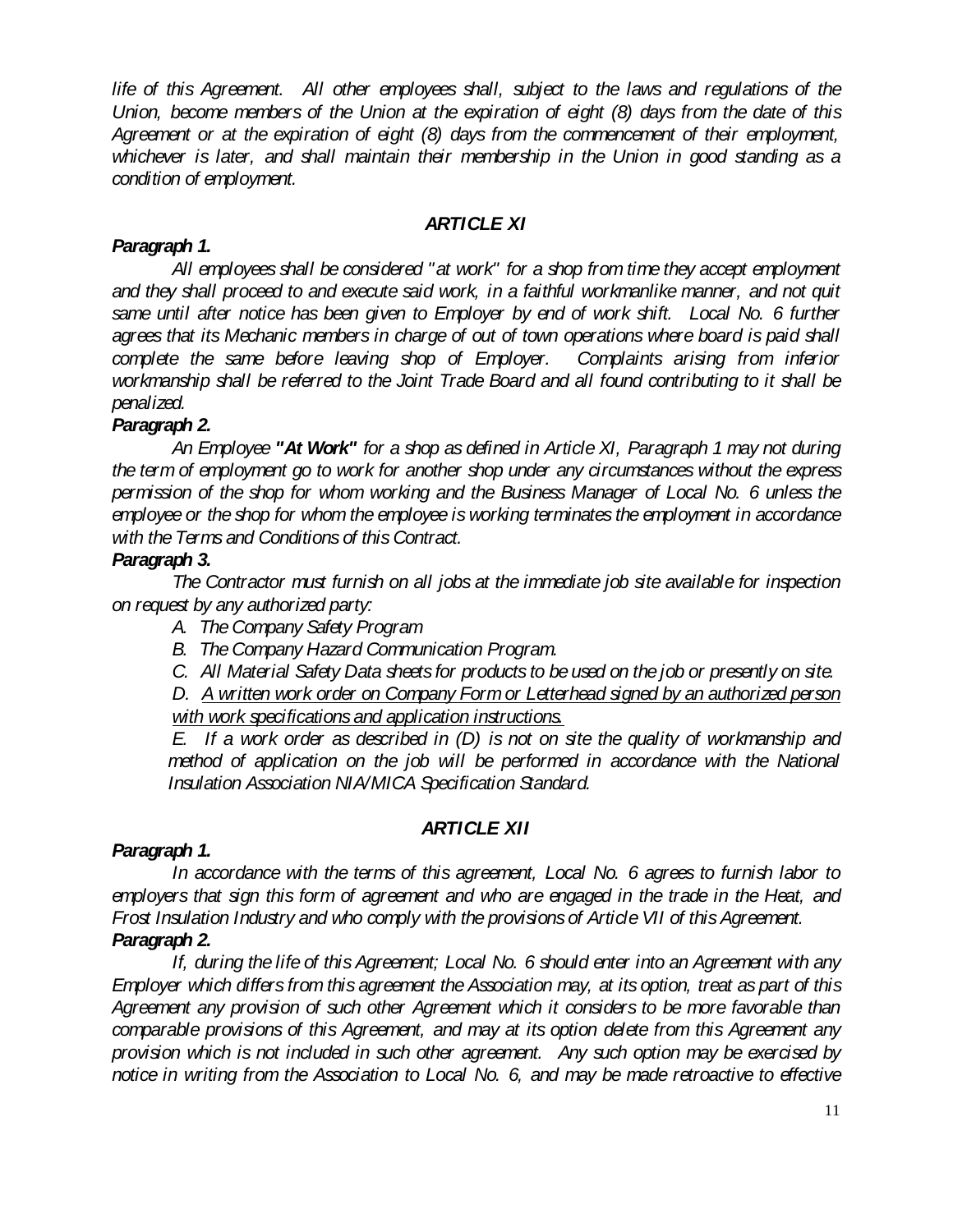*date of such other agreement. Local No. 6 agrees to inform the Association of the terms of any such agreement immediately upon entering it. In accordance with Article V, disputes arising out of this paragraph may be referred to the Joint Trade Board for resolution, and if necessary, adjudication.*

## *ARTICLE XIII*

## *Paragraph 1.*

*It is agreed by the Employer that any and all cement containers shall not exceed sixty (60) pounds in gross weight, and pails shall not exceed capacity of twelve (12) quarts, and drums shall not exceed thirty-five (35) gallons.*

## *Paragraph 2.*

*Respirators are to be supplied by the Employer when required, and must be on the approved list of NIOSH.*

## *Paragraph 3.*

*The employee shall be furnished with the necessary and proper tools in the application of foamglas, such as banding machine, saw and gloves when needed. All tools and equipment issued by the Employer will be returned to the employer.*

## *Paragraph 4.*

*It shall be a condition of employment that each workman shall have a complete set of tools in proper working condition. The following is a basic list of tools:*

- *1) 12' Foot Tape Measure*
- *2) Boning Knife (6 inches)*
- *3) Keyhole or Compass Saw*
- *4) Pruning Saw*
- *5) Utility Knife*
- *6) Sharpening Stone*
- *7) Canvas Shears*
- *8) 6" Pointing Trowel*
- *9) 6" Gauging Trowel*
- *10) 12" Flat Trowel*
- *11) 8" End Cutting Nippers*
- *12) 8" Wing Dividers*
- *13) Tool Bag or Tool Box*
- *14) Appropriate work clothes & work boots*
- *15) Aviation Snips*
- *16) Tool Pouch*
- *17) Caulking Gun*

## *Paragraph 5.*

*A ten (10) minute coffee break shall be allowed in the A.M. and P.M. of each working* 

*day.*

*Coffee shall be taken at the man's immediate work area.*

## *Paragraph 6.*

*The Employer shall supply adequate drinking water in a covered vessel and individual*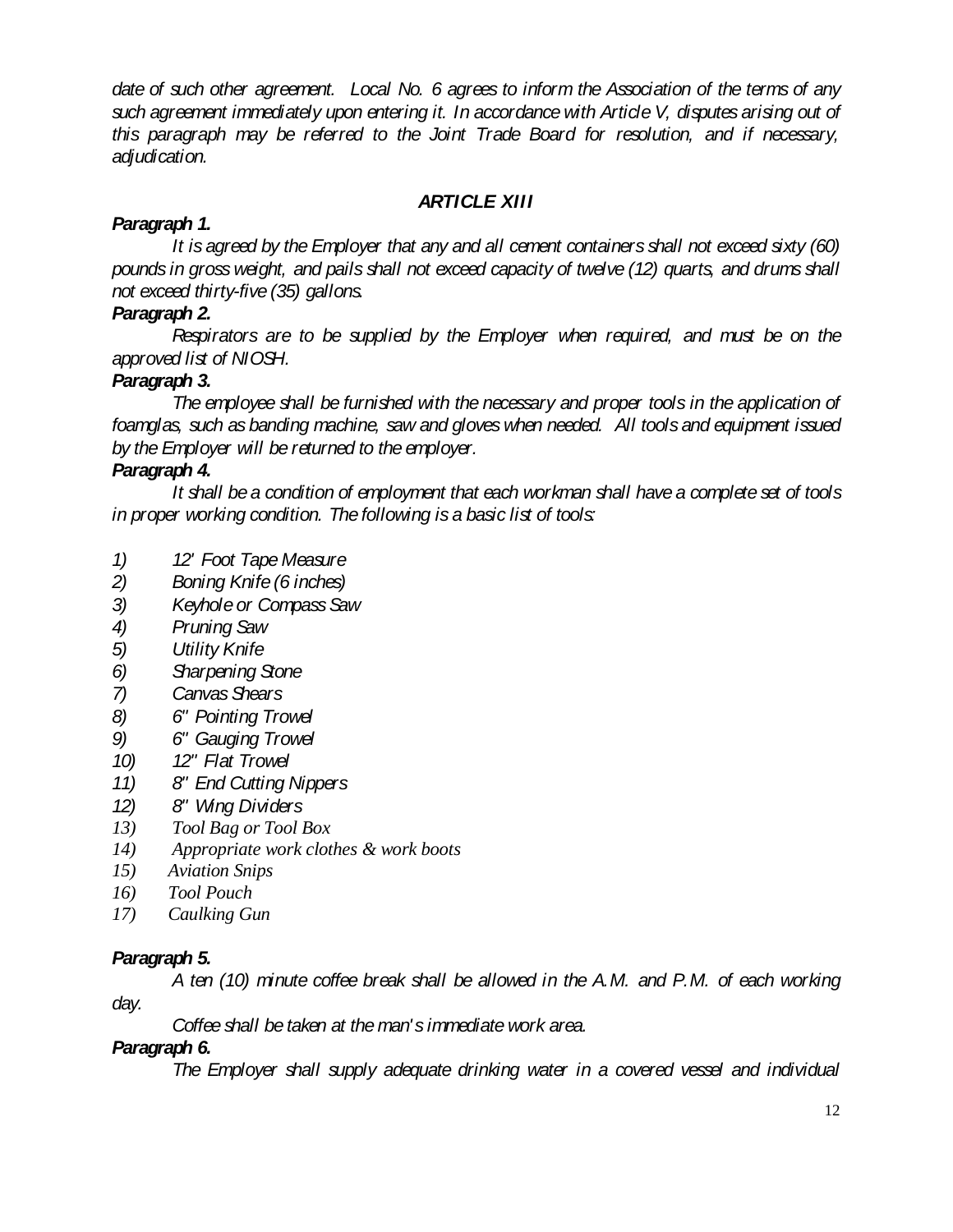*drinking cups, when requested by employees, on job sites where drinking water is not readily available or handy to the work area.*

### *ARTICLE XIV*

#### *Paragraph 1.*

*Local No. 6 shall have a permanent office address with telephone service, where their Business Manager of Business Agent or authorized officer can be communicated with between 8:00 a.m. and 10:00 a.m. each working day for purpose of answering inquiries and providing information necessary to the trade.*

### *ARTICLE XV*

#### *Paragraph 1.*

*Local No. 6 agrees there shall be no limitations or restrictions placed upon the individual working effort of its membership.*

*The Employer agrees not to require any minimum production requirements.*

*No employee shall be required or permitted to work on piecework.*

*No employer shall create a piecework system.*

*There shall be no tallying of linear footage, square footage, units of work and/or similar counting systems allowed by the individual members.*

#### *Paragraph 2.*

*When a foreman is required to submit a progress/percentage report; there shall be no*  employees names included in the report. Only foremen or company representatives may submit *these reports if and when requested by the contractor.*

#### *ARTICLE XVI*

## *Paragraph 1.*

*This Agreement shall be in full force and effect from September 1<sup>st</sup>, 2006 through August* 31<sup>st</sup>, 2011 and from year to year thereafter, unless notice of termination or modification is given in *writing by one party to the other party, not more than ninety (90) nor less than sixty (60) days prior to such Anniversary date.*

## *ARTICLE XVII*

#### *Paragraph 1.*

*This Agreement covers the rates of pay, rules and working conditions of all Mechanics and Apprentices covered by this Agreement and employed by an employer signatory to or otherwise committed to abide by this Agreement, regardless of the location of their employment*  within the jurisdiction of Local No. 6, when they are engaged in the preparation, fabrication, *alteration, application, erection, assembling, molding, spraying, pouring, mixing, hanging, adjusting, repairing, dismantling, reconditioning, maintenance, finishing and/or weatherproofing of cold or hot thermal insulation with such materials as may be specified when these materials are to be installed for thermal purposes in voids, or to create voids, or on either piping, fittings, valves, boilers, ducts, flues, tanks, vats, equipment, or on any hot or cold surfaces for the purpose of thermal control. This is also to include all labor connected with the handling and distribution of thermal insulating materials on job premises and all other such work that is within the jurisdiction of Local No. 6.*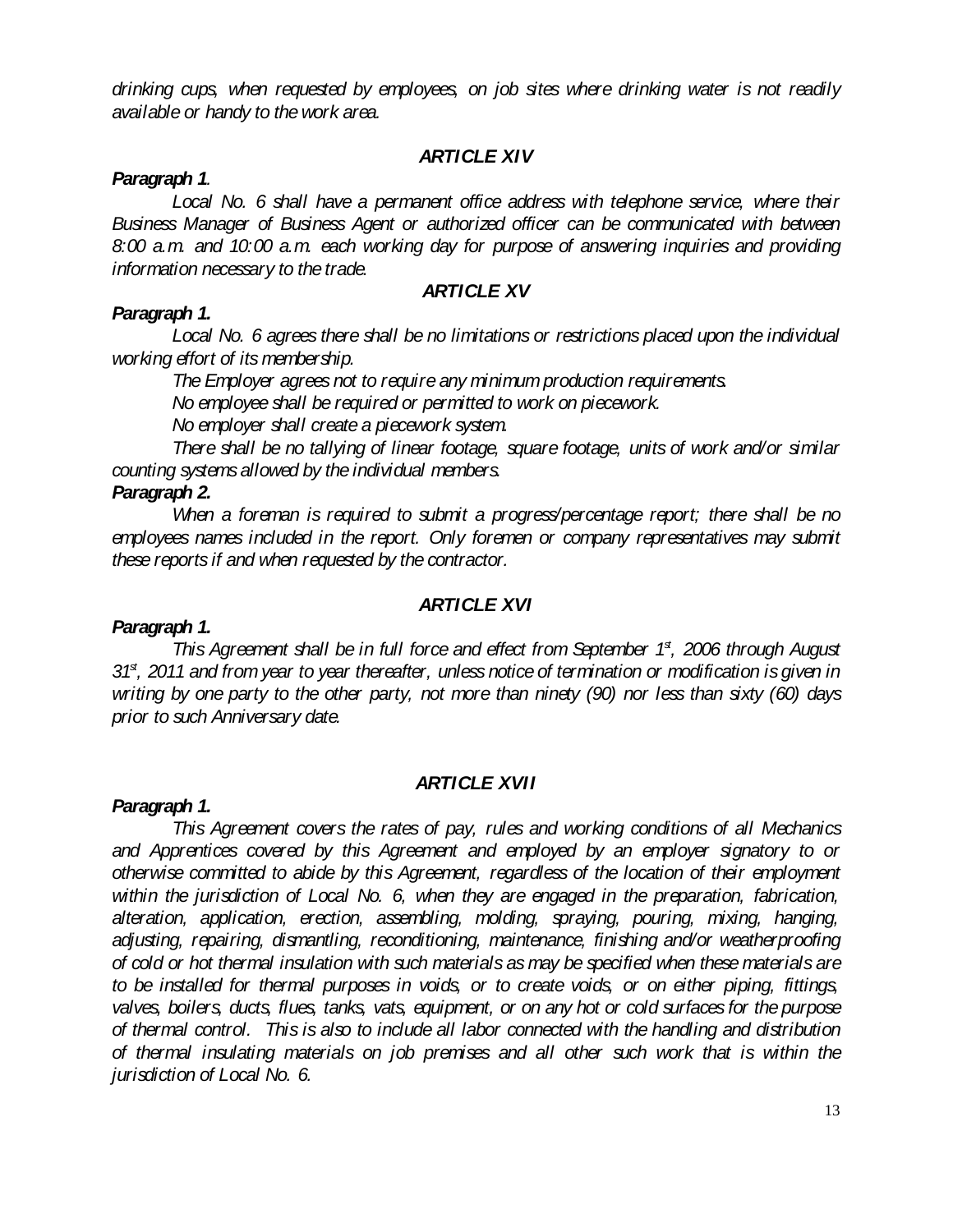*Also, all sealing of sleeves, building penetration, holes, chases, passages, or openings of any kind in concrete, metal, or any other material by means of machinery, tools and equipment powered by any other method, the purpose of which is to seal after the passage, placing or*  installation of pipe, conduit, tubing or any other object passing through the above-mentioned *openings, electric duct, etc. The purpose of which is to insure a fire rating commensurate with the manufacturer's specifications.*

*This is also to include all labor connected with materials, fire sealant, penetration seals, fire stops, grease duct, sound proofing systems, lead abatement, asbestos removal, thermo lag, and related accessories on job premises and all other such work that is with the jurisdiction of Local NO. 6.*

#### *ARTICLE XVIII*

#### *Paragraph 1.*

*All parties to this Agreement must comply with all Occupational Safety and Health Regulations.*

#### *Paragraph 2.*

*A steward or Quality Control Craftsman (QCC) may be appointed by the Business Manager or Business Agent from the Employees on the job. Stewards or QCC will not be discriminated against or discharged for performing their duties as stewards or QCC. Stewards or QCC shall perform their normal duties as journeymen. Stewards or QCC shall notify the Business Manager or Business Agent when workmanship is inferior. All official decisions will be made by the Business Manager or Business Agent.*

#### *ARTICLE XIX*

#### *Paragraph 1.*

*On all jobs where an Employee reports for work and is unable to do so through no fault of his own, two (2) hours pay for show-up time shall be paid provided he was not notified. Notification not to report shall be two hours prior to the start of the shift.*

*Employee must remain on the job available for work unless released sooner by the Employer. Show up time does not constitute a work shift.*

#### *ARTICLE XX*

#### *Paragraph 1.*

*This Joint Trade Agreement shall become operative on September 1, 2011 and shall be rigidly observed until its expiration on August 31, 2015, during which time neither party to it shall continue to force or create any rule or By-Law conflicting with its provisions.*

#### *ARTICLE XXI*

#### *Paragraph 1.*

*No party to this Agreement shall discriminate or compel discrimination with respect to employment hereunder on the basis of race, color, religion, sexual orientation, age, sex or national origin or in any other manner prohibited by law.* 

#### *ARTICLE XXII*

*Paragraph 1.*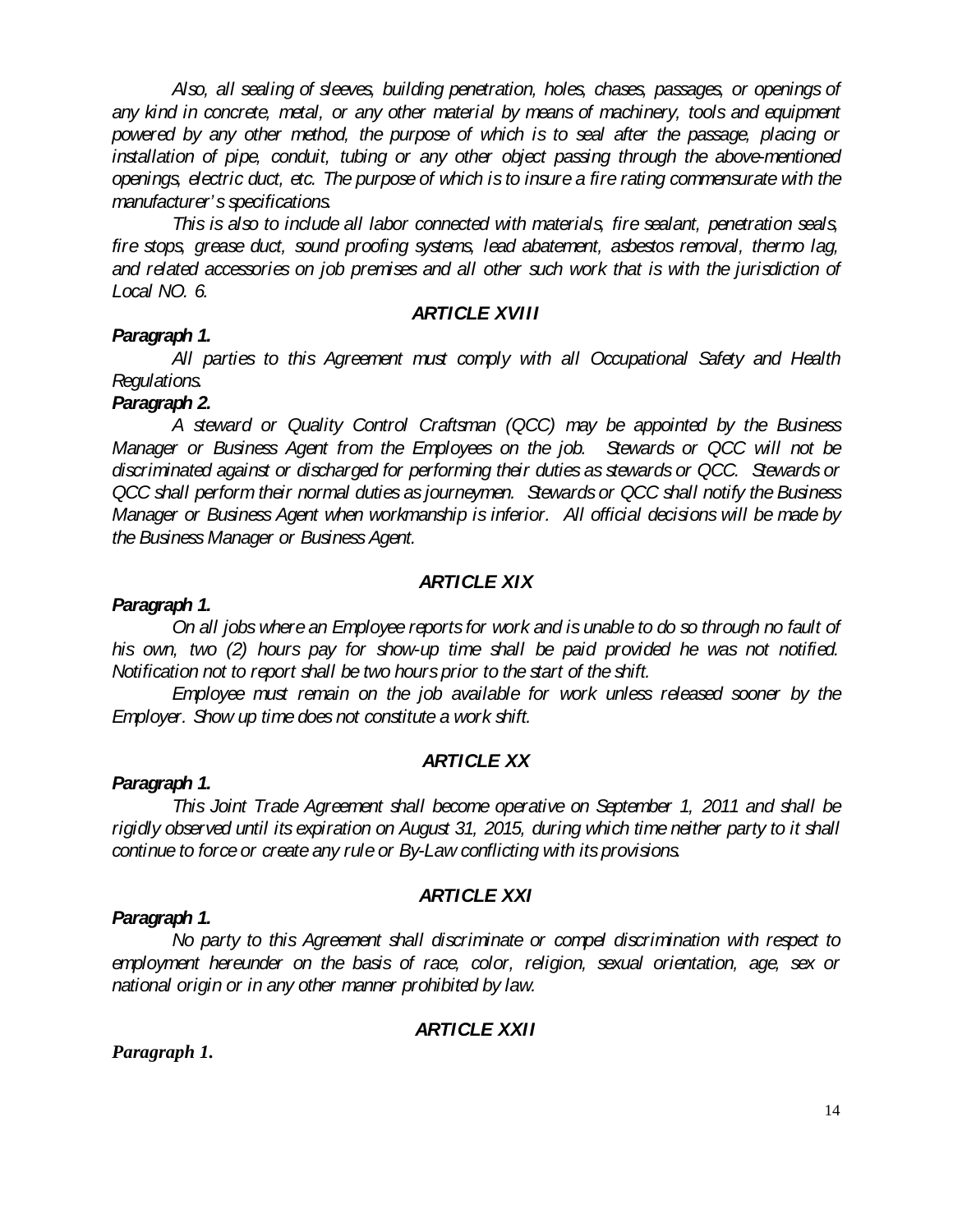*The Union and the I.C.A.N.E agree that all insulators covered by this agreement and all employees of the contractor(s) who have or will have access to projects covered by this agreement shall comply with the drug screening program which shall be established and effective on January 1, 2012.*

#### *Paragraph 2.*

*This program when established shall become part of this agreement. It will be administered in accordance with its policies procedures and will be attached to this agreement as Appendix II.*

#### *Paragraph 3.*

*By mutual agreement between the chairmen of the respective Committees, this Article XXII and/or Appendix II may be opened up for negotiations at any time during the life of the Agreement.* 

#### *ARTICLE XXIII*

*Paragraph 1. If any Article or Provision of this Agreement shall be declared invalid, inoperative or unenforceable by any competent authority of the executive, legislative, judicial, or administrative branch of the Federal or State or Provincial Government, the Employer and the Union shall suspend the operation of such Article or Provision during the period of its invalidity*  and shall substitute by mutual consent, in its place and stead, an article or provision which will *meet the objections to its validity and which will be in accord with the intent purpose of the article or provision in question. If any Article or Provision or any part of any article or provision of this Agreement shall be held invalid, inoperative or unenforceable by operation of law or by any of the above mentioned tribunals of competent jurisdiction, the remainder of this*  Agreement of the application of such Article or Provisions to persons or circumstances other *than those as to which it has been held invalid, inoperative or unenforceable, shall not be affected hereby, and shall remain in full force and effect.*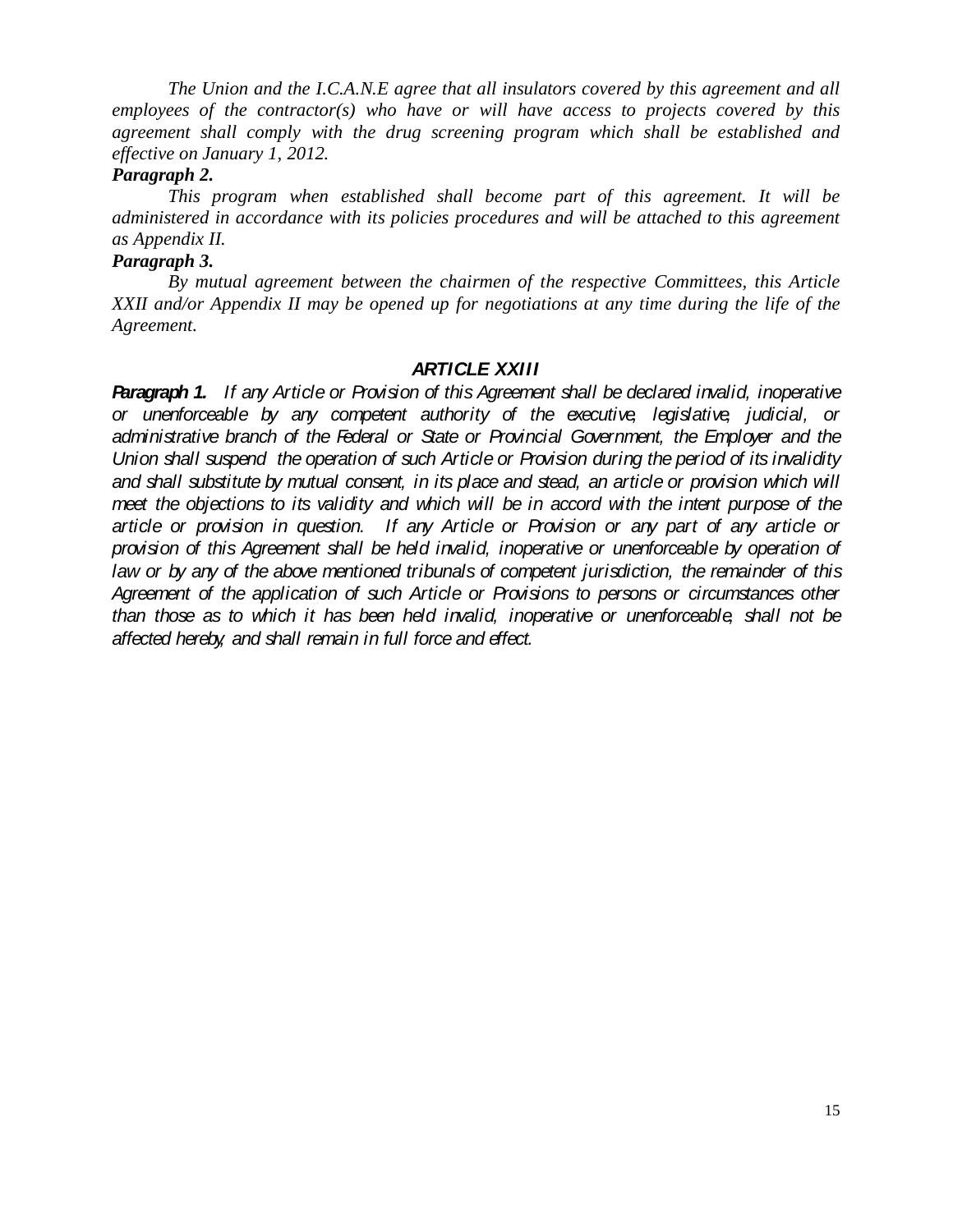## *APPENDIX 1*

## *DELINQUENCY PROCEDURE ASBESTOS WORKERS LOCAL NO. 6 PENSION, HEALTH AND WELFARE FUNDS*

*The current schedule of payments requires that fringe benefit contributions be remitted no later than the fifteenth (15th) day of the month following the month during which the hours were worked and for which the contributions are due. Contributions for hours worked during January are due in the Fund office no later than February 15th. Contributions for hours worked during February are due in the Fund office no later than March 15th, etc.*

*Contributions due on the 15th day of the month will be considered delinquent if not received in the Fund office by the close of business on the 25th day of the month (or the first business day thereafter if the 25th is not a business day). Delinquent contributions will be subject to the following interest and/or penalties:*

- *1. Interest at the prime rate as set by the Fleet Bank, plus 3% or,*
- *2. \$100.00 per day.*

*whichever is greater. Interest on delinquent contributions will be assessed retroactive to the due date (the 15th day of the month) and will be payable for each and every day thereafter until the delinquency is paid. Penalties of \$100.00 per day will be assessed retroactive to the delinquency*  date. Interest and/or penalty payments must accompany the payments of the delinguent *contributions.*

*The following delinquency procedures will be in effect immediately:*

- *1. The Trustees will attempt to phone past due employers on the last working day before their unpaid contributions become delinquent. This telephone notice is not a prerequisite to becoming delinquent and failure to receive said notice shall not be a defense to delinquency.*
- *2. The Trustees Delinquency Subcommittee shall meet as soon as possible at some point after the close of business on the day on which unpaid contributions become delinquent but before the first day of the next month. At that meeting, the Committee will decide what legal action shall be instituted to compel payment of delinquency contributions. The Union' s rights under Article VII, Paragraph 7 of the Agreement between the Insulation Contractors Association of New England and Asbestos Workers Local No. 6 of Boston shall be independent from the rights of the Trustees.*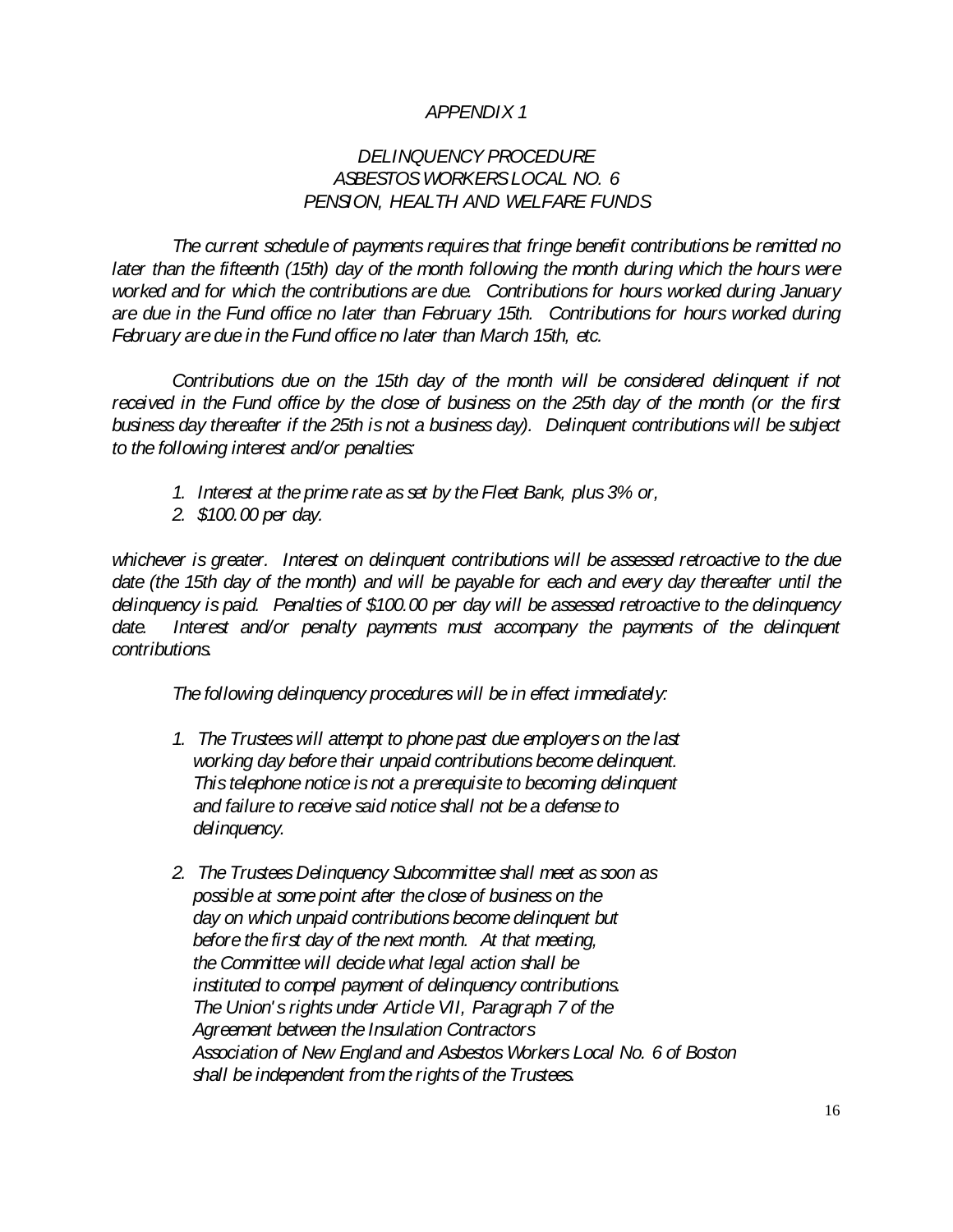*Local No. 6 may exercise any and all rights it has under Article VII, Paragraph 7 without prior approval of the Trustees or the Delinquency Subcommittee. The Trustees intend to institute legal proceedings to collect delinquent contributions. In any such proceedings, the Trustees will not be limited to the interest and/or penalties described herein. On the contrary, the Trustees will request the Court to grant the broadest available penalties and remedies, including, but not limited to, attorneys' fees.*

 *This statement of policy and procedure is effective September 1, 2011 and is subject to revision by the Board of Trustees of the Funds.*

*Any Employer who issues a check to an Employee or to the Trustees of any fund referred to in this Agreement and has the check returned for insufficient funds shall be responsible for any costs incurred and must pay all subsequent wages, expenses and fringe benefits by Certified Check unless and until other substitute and suitable arrangements have been made in writing with the Union and the Trustees. A check shall be deemed to be returned for insufficient funds when it has failed to clear an initial deposit.*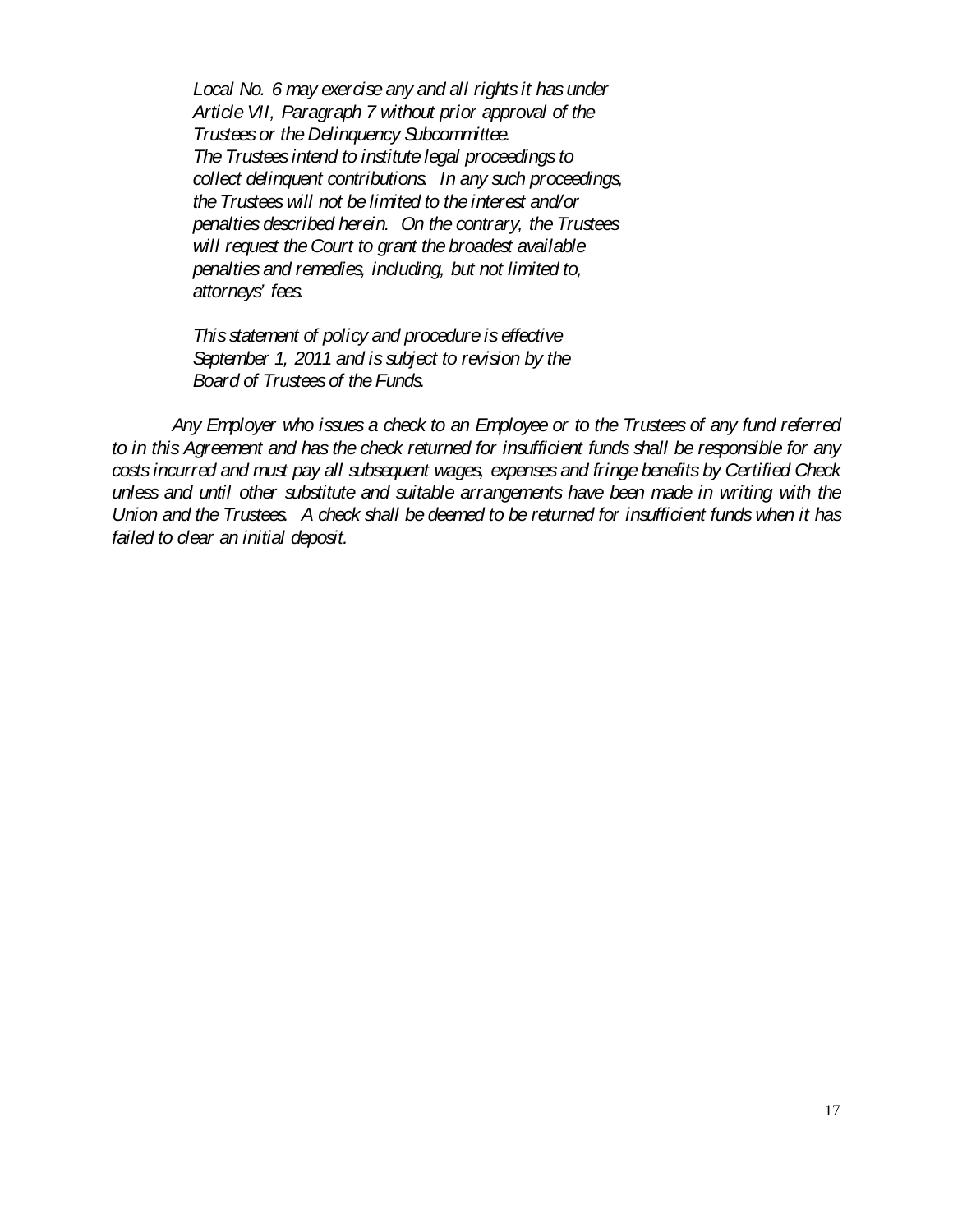### **APPENDIX II Substance Abuse Provision**

The Union and the Employers agree that it is the responsibility of both parties to overcome problems of substance abuse in the workplace. The parties further agree that Substance Abuse Testing, access to treatment and confidentiality of all results is necessary for the overall wellbeing of the parties to remain competitive in the insulation industry. The Union and the Employers hereby agree to the following provisions.

## **Drug and Alcohol Testing**

- 1. All active members of Local 6 (except retirees) and employees of contractors who have access to job sites, will be required to submit to a drug screen during the month of their birthday.
- 2. There shall be a joint committee of one person from the contracting side and one person from the union side. There also shall be two alternates selected from each side. The contractor shall appoint from the ICANE organization. The union shall appoint as per the business manager. The joint committee shall establish an approved drug screening vendor and an approved employee assistance vendor to be part of the policy. The joint committee shall rule on any and all disputes. They shall keep written documentation in chronological order of all appeals, questions to committee, and decisions. Their decision will be the final outcome for all resolutions.
- 3. The privacy policy for this program requires that all results from screening shall be held in strict confidence and that all pass or fail information shall be strictly limited. Information held in confidence will be limited to the business manager of Local#6, the contractor requesting to hire or presently working for, the employee assistance program (EAP), the joint committee, the medical review officer (MRO) and the individual in question.
- 4. Any further drug screening beyond the annual required screening shall be provided by the contractor or the individual requestor at their cost.